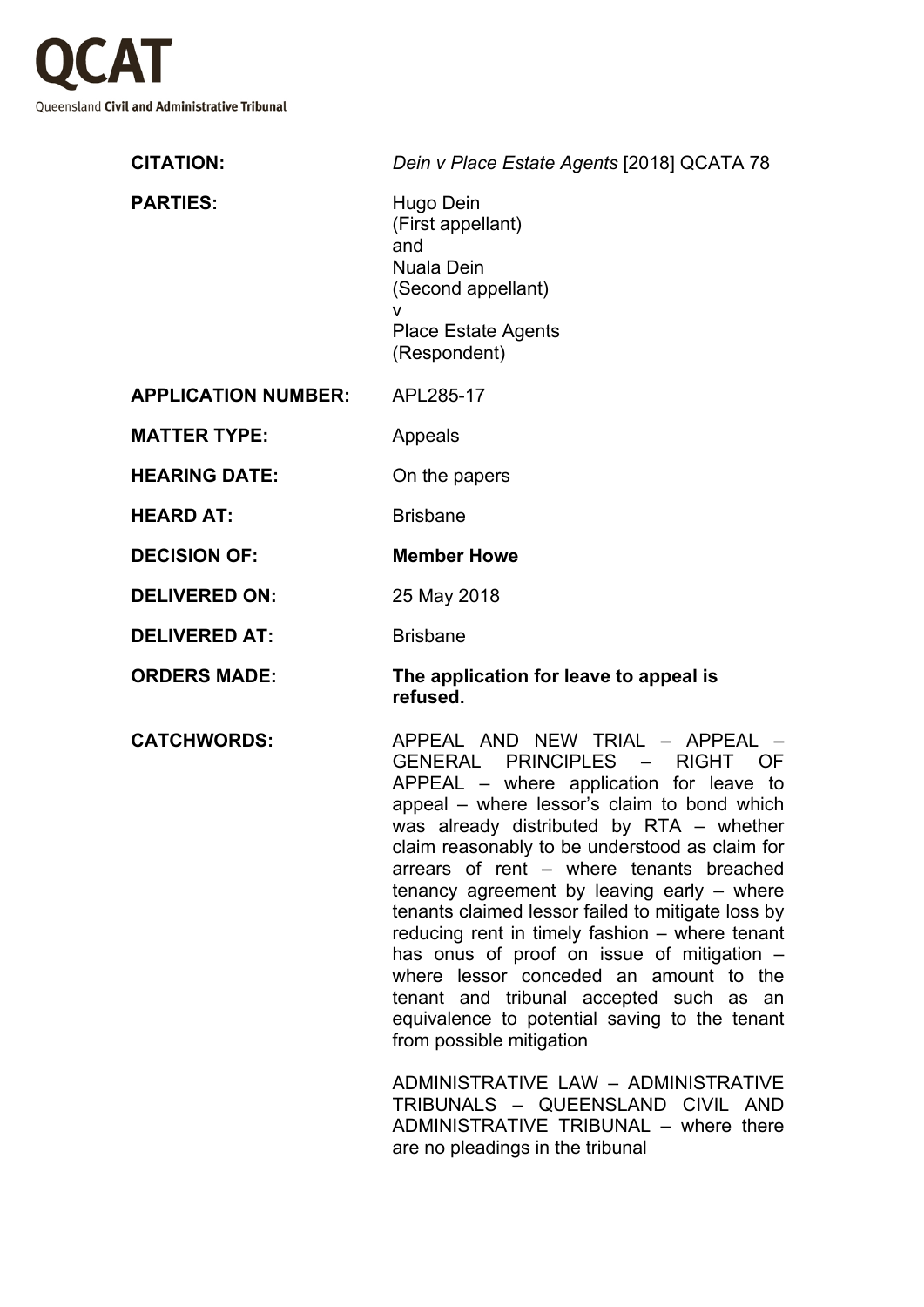*Queensland Civil and Administrative Tribunal Act* 2009 (Qld), s 3, s 28(3)(b), 28(3)(c), 28(3)(d), s 142(3)(a)(i) *Residential Tenancies and Rooming Accommodation Act* 2008 (Qld), s 185, s 362

*Currie v Dempsey* (1967) 69 SR (NSW) 116 *Pickering v McArthur* [2005] QCA 294 *Thompson and Anor v Jedanhay Pty Ltd* [2012] QCATA 246

### **APPEARANCES:**

This matter was heard and determined on the papers pursuant to s 32 of the *Queensland Civil and Administrative Tribunal Act* 2009 (Qld) (QCAT Act).

# **REASONS FOR DECISION**

#### **Background**

- [1] The appellants were tenants of a property at Indooroopilly. They first commenced their tenancy in 2013. Their last residential tenancy agreement was executed in December 2015 for the period 4 February 2016 through to 6 February 2017. The rent was \$950 per week.
- [2] The tenants decided to purchase a property. They gave notice of intention to leave the rented premises on 14 September 2016, effective for 16 October 2016, and they left on that date.
- [3] Another tenant was not found for the premises until 3 December 2016. The tenants had paid rent through to 24 October 2016. There was a bond of \$4,000 held by the Residential Tenancies Authority (RTA). The RTA gave notice of its intention to pay that out and the bond was refunded to the tenants because the lessor's agent became ill and did not claim any part of the bond within time.
- [4] The lessor through the agents filed an application in the tribunal. The claim was stated to be for the bond of \$4,000, but the application noted rental arrears of \$5,428.57.
- [5] The matter was heard by the tribunal on 10 August 2017 and an order was made that the tenants pay the lessor the sum of \$4,000 within 60 days of order.
- [6] The tenants have applied for leave to appeal the decision and to appeal.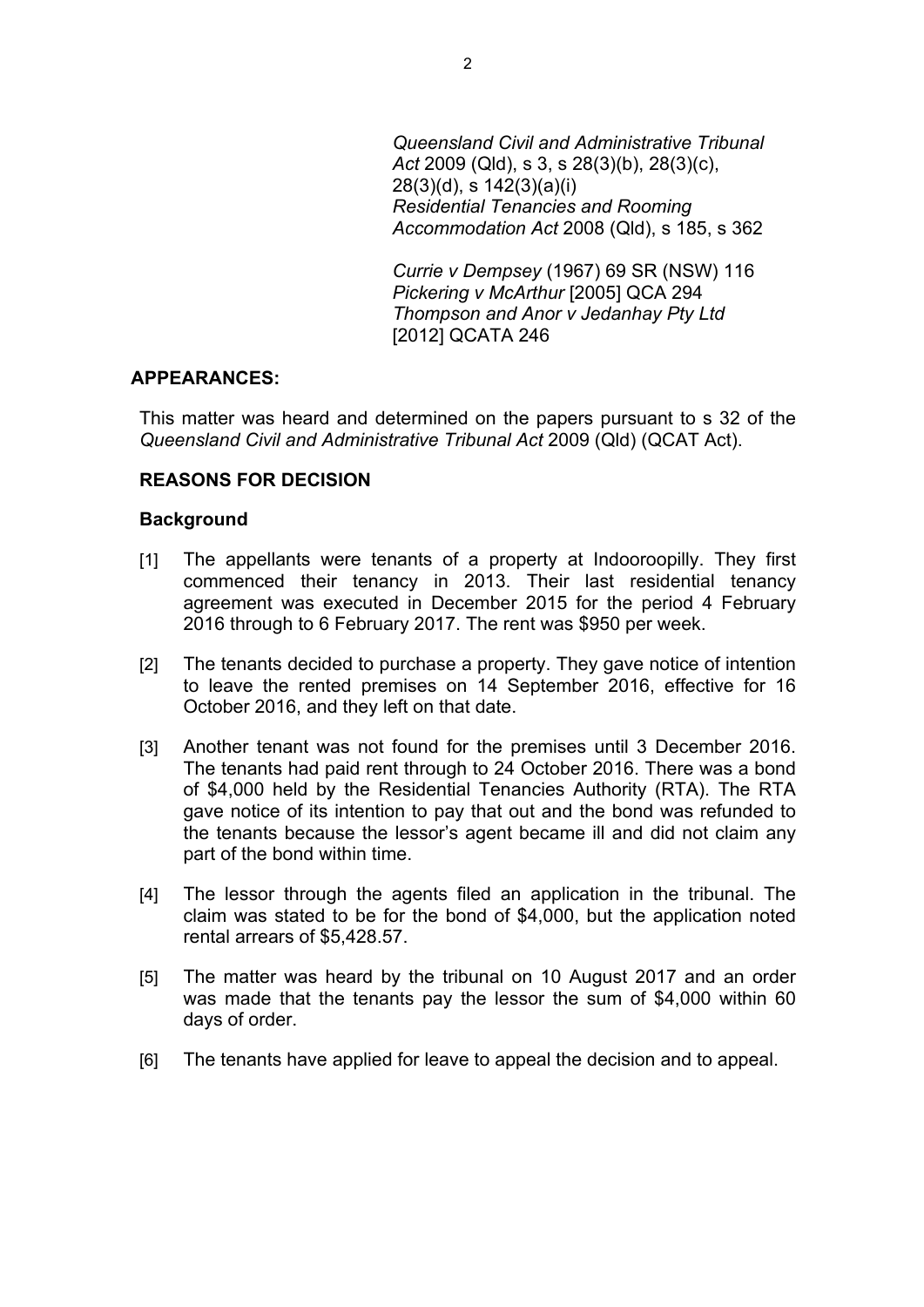- [7] Given this is an appeal from a decision made in the tribunal's Minor Civil Dispute jurisdiction, leave to appeal must first be obtained before any appeal proceeds.<sup>1</sup>
- [8] Leave to appeal will usually only be granted where an appeal is necessary to correct a substantial injustice to the appellant and where there is a reasonable argument that there is an error to be corrected.<sup>2</sup>
- [9] As in many matters before the tribunal where parties are self-represented, the grounds of appeal are very broadly stated and must be translated in a fashion to make legal sense. Accordingly the grounds of appeal appear to be as follows:
	- Ground 1 The tribunal erred in determining the respondent's claim as one for rent due of \$4,000 when the claim in the application was for return of a bond; and
	- Ground 2 The tribunal erred in failing to take into account the failure of the lessor to mitigate the lessor's loss by making repairs to the rented premises.

## **Ground 1**

The tribunal erred in determining the respondent's claim as one for rent due of \$4,000 when the claim in the application was for return of a bond.

- [10] The tribunal does not use pleadings. The issues for determination are usually determined by considering the statements of evidence filed by parties.<sup>3</sup> In minor civil dispute matters, parties seldom file formal statements of evidence, and the issues for determination are often gleaned from a combination of statements made in the application itself and from the contents of attached documents.
- [11] The tribunal is required by the objects provision of the *Queensland Civil and Administrative Tribunal Act* 2009 (Qld) ('QCAT Act') to deal with matters in a way that is accessible, fair, economical, informal and quick.<sup>4</sup>
- $[12]$  By s  $28(3)(b)$ , (c) and (d) of the Act the tribunal is not bound by the rules of evidence or the practice or procedures applying to courts and may inform itself in any way it considers appropriate and must act with little formality.
- [13] Here at page 3 of the application, the agent sought on behalf of the lessor a 'Tribunal order for payment of bond' and the total amount of the claim is then stated to be \$4,000. In the application it says beneath that 'If you are claiming for compensation (which includes rent) or the rental bond, you

<sup>1</sup>  $QCAT Act$ , s  $142(3)(a)(i)$ .

<sup>2</sup> *Pickering v McArthur* [2005] QCA 294, [3].

<sup>3</sup> *Thompson and Anor v Jedanhay Pty Ltd* [2012] QCATA 246, [22].

<sup>4</sup> QCAT Act, s 3(b).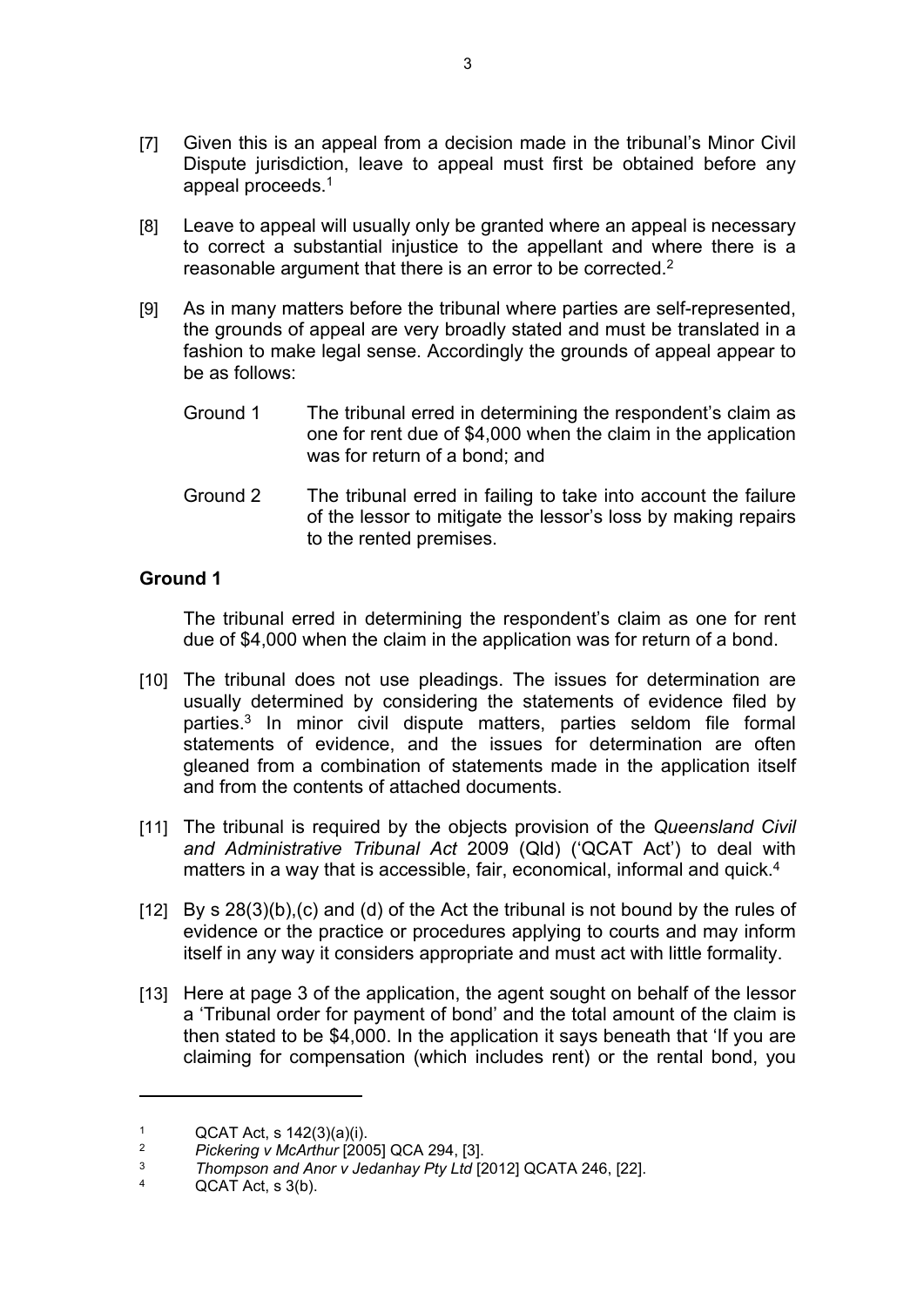must also complete the following list of claims and attach any relevant documents.'

- [14] Under that sub-heading, the agent has added 'Rent Arrears \$5,428.57 Rental Ledger.'
- [15] On the next page, the form asks what the reasons are for seeking the orders. Here, the agent states 'This application is seeking … the return of the bond amount of \$4,000.' The explanation continues with the statement that the bond has been returned to the tenants but the tenants owe more than the \$4,000 bond amount. The agent concludes 'I am seeking a tribunal order of the repayment of bond as funds are still outstanding for rental arrears.'
- [16] The relief sought is for the return of the 'bond' of \$4,000 but, it is clear from a reasonable reading of both pages 3 and 4 of the application that the issue to be determined was really the lessor's claim to arrears of rent reduced from the amount outstanding of \$5,428.57 to the amount sought of \$4,000..
- [17] This indeed was the issue determined by the tribunal at hearing. What was unclear from the application was whether the lessor's claim was for the full amount of the arrears of rent said to be outstanding, \$5,428.57, or whether the lessor was abandoning any excess over the amount of the bond amount which had been \$4,000. The agent said the excess was being abandoned and what was sought was only \$4,000.
- [18] The tribunal understood the issue for determination and made a determination about that issue, and such issue would have been readily apparent to any reasonable person reading the initiating application.
- [19] The appellants have no real prospect of success under this ground of appeal.

#### **Ground 2**

The tribunal erred in failing to take into account the failure of the lessor to mitigate the lessor's loss by making repairs to the rented premises.

- [20] By s 362 of the *Residential Tenancies and Rooming Accommodation Act*  2008 (Qld) ('RTRAA'), both lessor and tenant have a duty to take all reasonable steps to mitigate their loss or expense caused by the other party's act or omission.
- [21] The lease here was not due to expire until 6 February 2017. The tenants gave notice on 14 September 2016 of their intention to vacate on 16 October 2016. They did vacate on that date. A new tenant was found for the property from 3 December 2016.
- [22] Generally, the lessor would have been entitled to claim rent from the old tenants up to the date the new tenant entered into occupation. The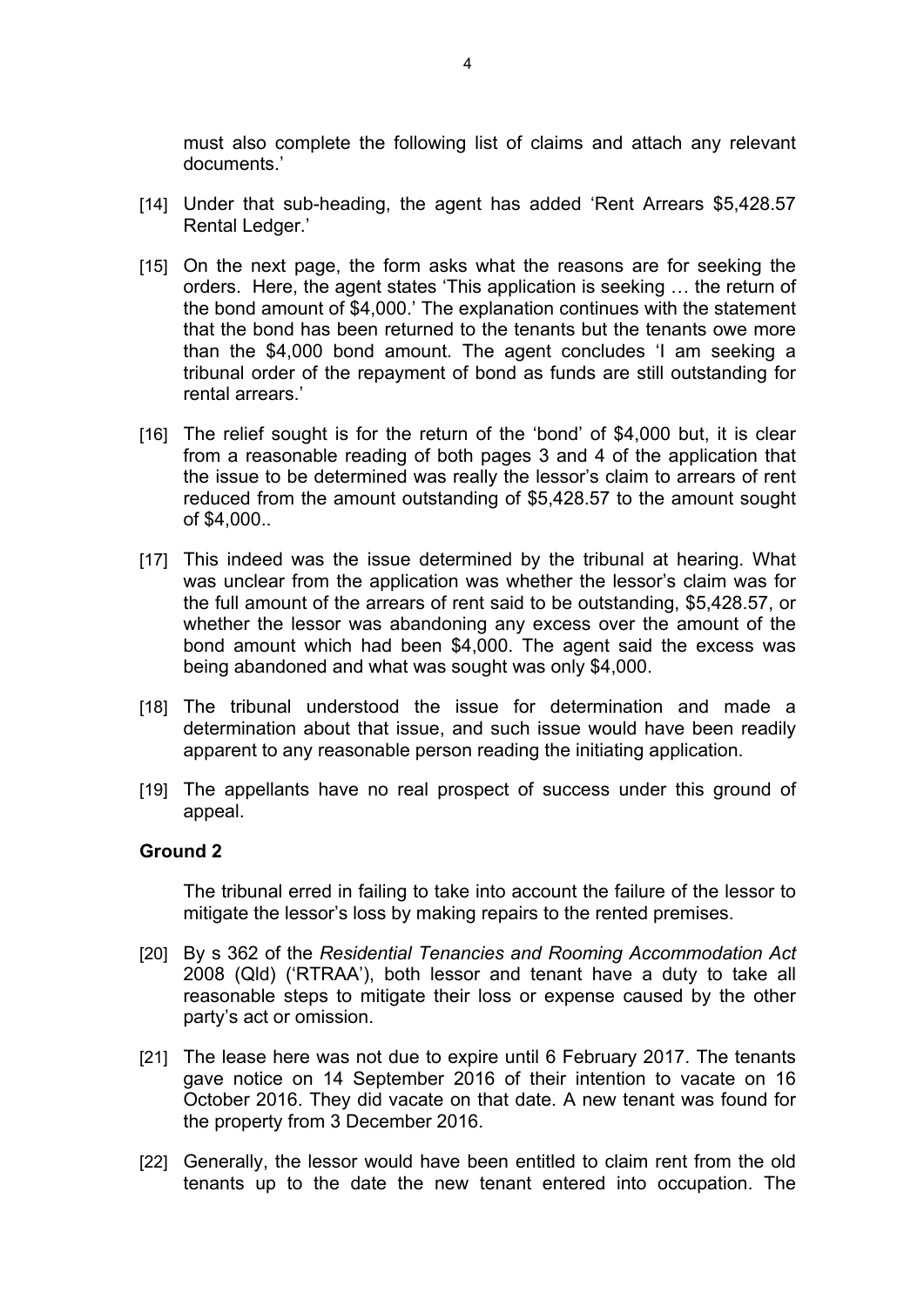tenants argued the lessor failed to mitigate loss by reducing rent in timely fashion. As stated in *Currie v Dempsey*: 5

The burden of proof in the sense of establishing a case, lies on a plaintiff if the fact alleged (whether affirmative or negative in form) is an essential element in his cause of action, e.g., if its existence is a condition precedent to his right to maintain the action. The onus is on the defendant, if the allegation is not a denial of an essential ingredient in the cause of action, but one which, if established, will constitute a good defence, that is, an "avoidance" of the claim which, prima facie, the plaintiff has.

- [23] It was therefore up to the tenants to prove the lessor's failure to mitigate.
- [24] The agents erected a sign in front of the property, presumably advertising its availability for rent, approximately 7 days after the tenants gave notice of intention to leave. The tenants say they telephoned the agents and told them at about this time that they would pay two weeks rent for any new tenant who took over the lease. They said that was because they had 'feedback' that the property was not worth the rent they were paying. They do not say who gave them that feedback. They say mention was made of such things as lack of painting, old ceiling fans and 'just maintenance of the property.'
- [25] They say they also offered to pay an extra \$200 per week until the end of the year to reduce the rent for any future tenants. That offer was not taken up.
- [26] The tenants had the property professionally cleaned, though that was not a requirement under the tenancy agreement. The tenants say they stopped paying rent, apparently on 24 October 2016, which was only a week after they vacated. The tenants claim if the lessor had reduced the rent or allowed the tenants to pay some of the rent (presumably for a replacement tenant) the property may have been rented before 3 December 2016.
- [27] The tenants give no particulars about the maintenance that was not provided. They give no particulars how the rent is excessive. There is no evidence of comparable properties. There was apparently no photographic evidence to support the claim to lack of maintenance of the property.
- [28] It would be a most singular concept that a lessor's duty to mitigate loss generally requires a lessor to spend money to renovate the leased property beyond that condition accepted by the tenant under the tenancy agreement where the tenant breaches it by vacating early.

<sup>5</sup> (1967) 69 SR (NSW) 116, 125.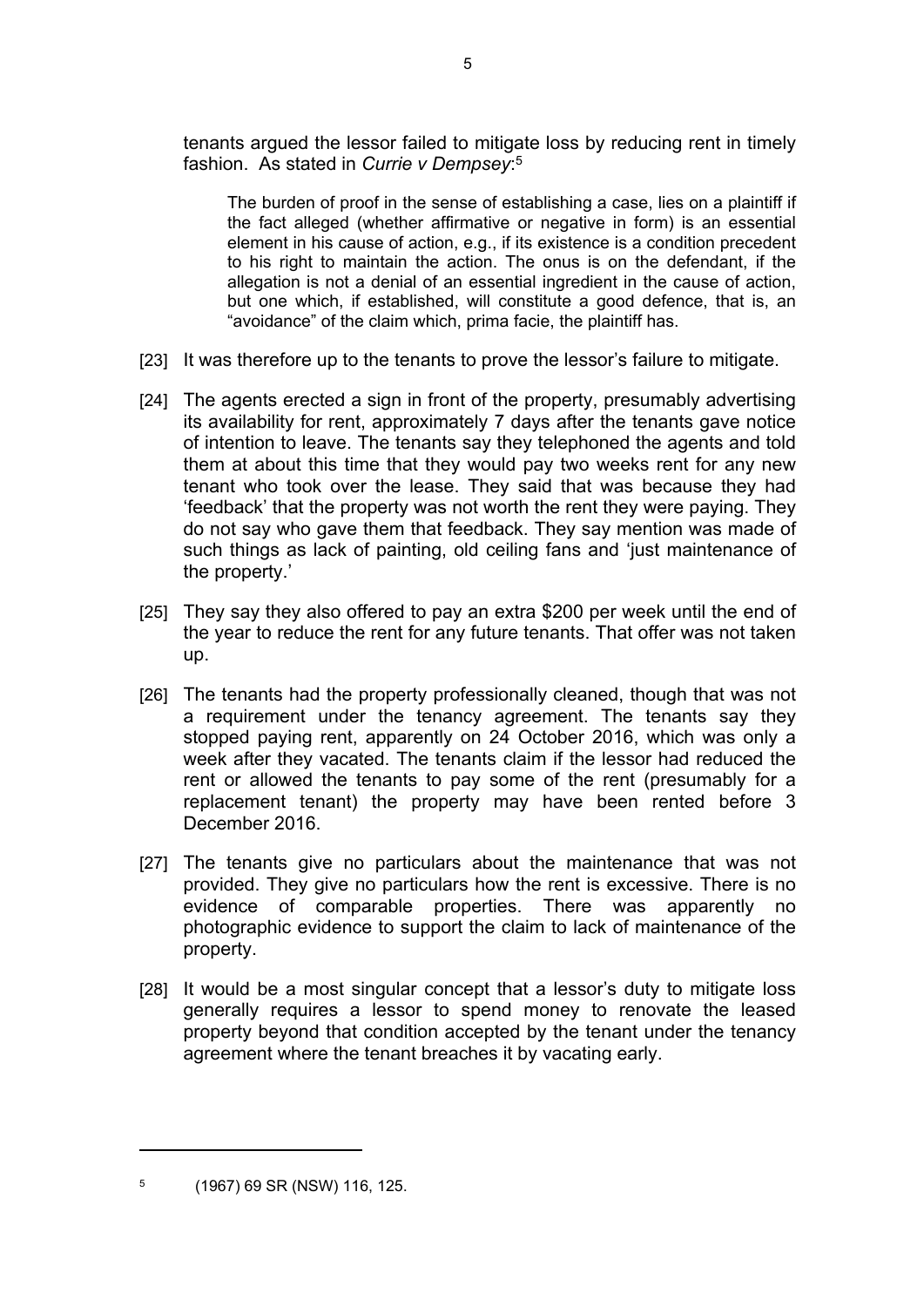- [29] There is no evidence of any application by the tenants to the tribunal under s 185 of the RTRAA for any breach of the lessor during the tenancy of its duty to maintain the leased property.
- [30] Where tenants give notice of intention to break their lease, but they intend to stay in the property for some period, as here, their continued presence is often a bar to finding another tenant prepared to let the property with the previous tenants still in it.
- [31] Further, it should be noted, in break lease situations, it is not always the case that a lessor must immediately reduce rent to attract a new tenant. If the rent under the tenancy agreement is a reasonable rent in the circumstances, the property may appropriately be relisted at the same rent. If the property does not rent within a reasonable period, then it may be appropriate to reduce the rent claimed. If the rent is reduced to entice another tenant, it may be the case that the difference between the rent previously payable under the old tenancy agreement and the lower rent payable under the new tenancy agreement is able to be claimed by the lessor from the old tenant for the balance of the term of the old tenancy. This gap was not claimed against the tenants here.
- [32] The agent found a new tenant within 6 weeks of the respondent tenants leaving. Again, that of itself does not mean excessive delay in finding a tenant on the part of the lessor. There are many similar break lease situations before the tribunal where the relet period exceeds that due to a variety of factors, including seasonal demand and geographical issues.
- [33] The agent's evidence was that the rent was reduced by the lessor from \$950 per week to \$800 per week. Neither party knew when the rent was reduced.
- [34] It was in these circumstances that the tribunal concluded that had the rent been reduced to \$800 per week from the first re-listing of the property it could perhaps reasonably be assumed to have resulted in the property being rented out one week earlier than was the actual case. But given the lessor's claim against the tenants for arrears of rent was reduced from \$5,428.57 to \$4,000, a difference of \$1,428.57, that amount was more than sufficient compensation or equivalence to any saving the tenants would have achieved had the rent been reduced from outset.
- [35] As the tribunal said, all this was a matter of some conjecture. The onus of proving that the lessor failed to mitigate loss was on the tenants. In the circumstances the tenants failed to do this, or at least failed to establish that their loss exceeded the concession as to rent allowed by the lessor.
- [36] In these circumstances, I cannot see that the tribunal below made any error in concluding the sum of \$4,000 claimed from a possible \$5,428.57 arrears of rent was due the lessor.